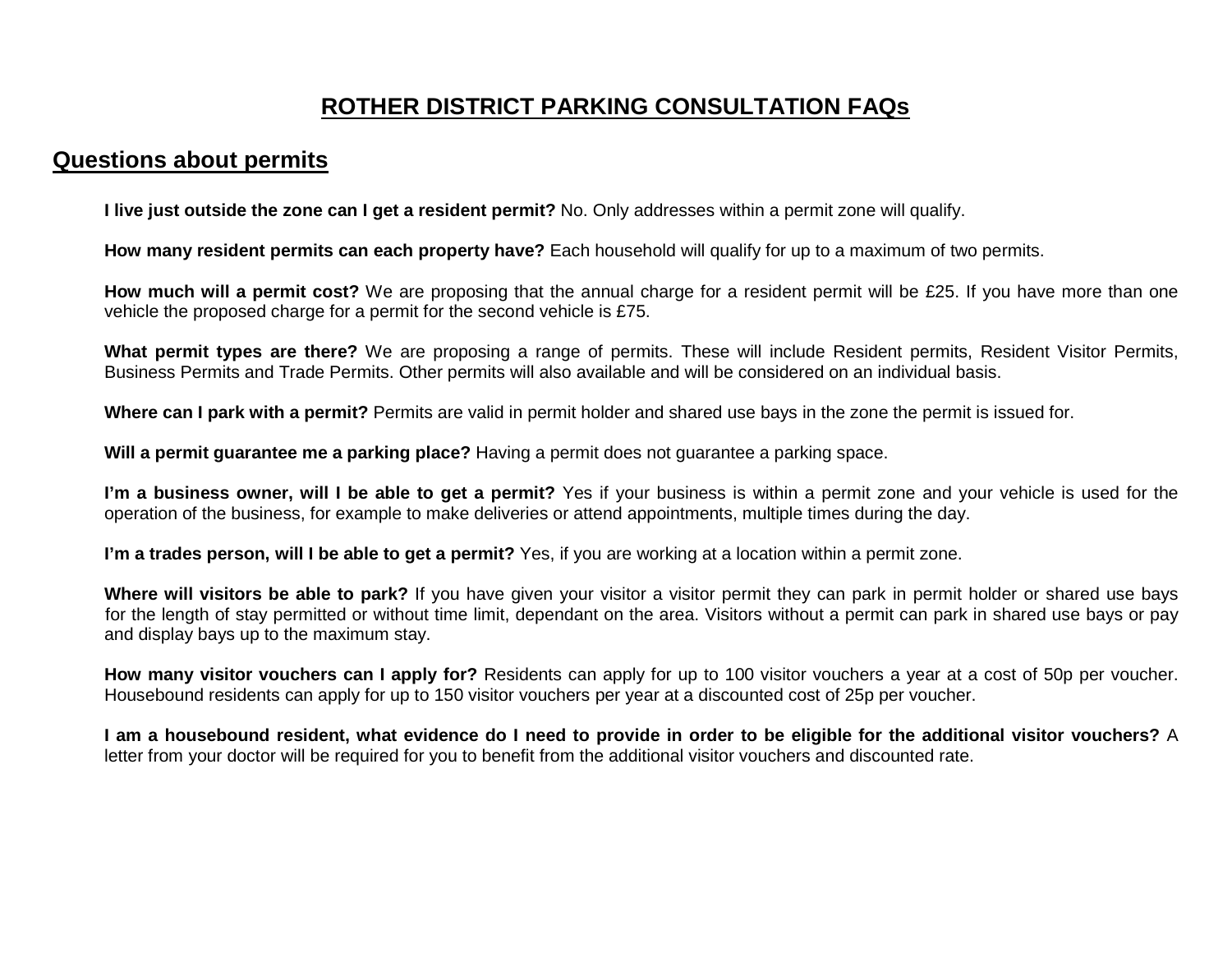## **Questions about parking**

#### **How do I avoid getting a Penalty Charge Notice (PCN)?**

- Check the signs and times to see when parking is allowed.
- Make sure you park within the parking bay markings.
- Check that the bay is not suspended, especially if you regularly park there.
- Do not leave your vehicle to go and get change for a pay and display machine.
- Check that the pay and display machine registers all the coins you enter and shows the parking time required, before pushing the green button for the ticket.
- Make sure that your pay and display ticket or permit is valid and properly displayed before leaving your vehicle.
- Make sure you enter the correct Vehicle Registration Mark and location code when using RingGo to pay for parking.
- Remember when your parking time expires and move your car before the time runs out.
- Do not park in front of a kerb that has been lowered or raised for vehicle or pedestrian access.
- Do not park on zig zag markings of any kind.

**Where can I park if I do not have a permit?** In a shared use, pay and display or time limited bay.

**I am a resident; how long can I park in a shared use bay?** If you have a permit you can park for the length of stay permitted or without time limit, dependant on the area. as long as your permit is valid for the zone that you are parking in. Always check the signs when you park for the bay you are in.

**How much will it cost me to park?** We are proposing an annual charge of £25 for a residents permit. If you have more than one vehicle the proposed charge for a permit for the second vehicle is £75. Pay and display prices will vary depending on location, all pricing structures are available to view at our exhibitions or can viewed online line as part of this consultation. Click here for permit prices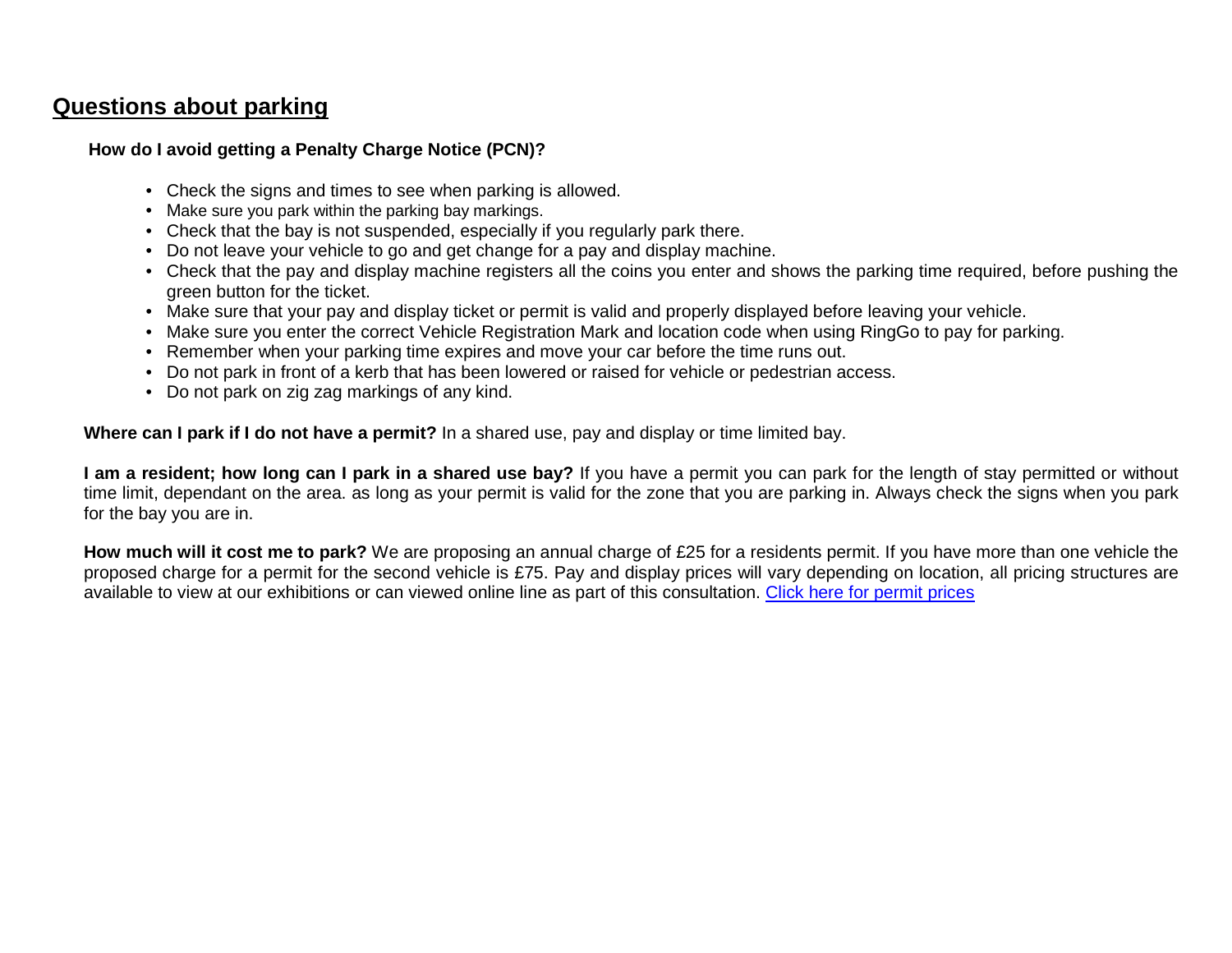# **Questions about Businesses**

#### **I own a business.**

**Will I be able to park on yellow lines for loading?** Yes, if you are continuously loading or unloading for up to a maximum of 20 minutes and you are not causing an obstruction. We would always recommend using a loading bay instead of yellow lines where possible.

**Do these changes mean local businesses suffer?** Civil parking Enforcement (CPE) will help improve the turnover of parking spaces making it easier for customers to find a parking space and access businesses.

**How will CPE affect me?** CPE will help improve the turnover of parking spaces making it easier for customers to find a parking space and access businesses.

**What should trades people do to park without getting a PCN**? Park in shared use bays or pay and display bays up to the maximum stay. Or buy a trade permit which will allow them to park in permit holder or shared use bays for the length of stay permitted or without time limit, dependant on the area.

**Where can I park if I have a permit?** In a permit holder or shared use bays.

**Where can I park if I do not have a permit?** In a shared use, pay and display or time limited bays.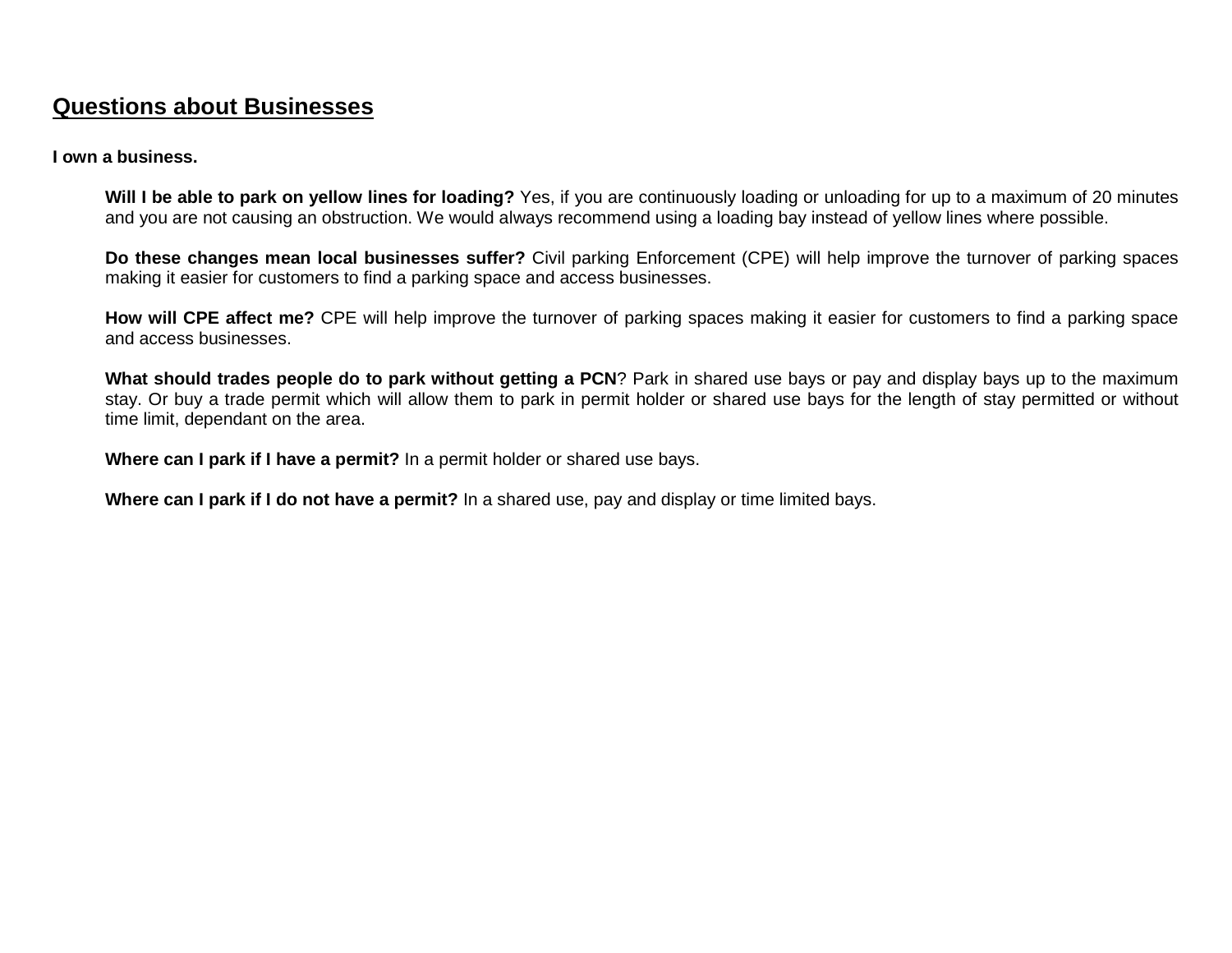### **Questions about Police enforcement**

**Are the Police still involved with parking issues?** Yes, until CPE is introduced they will remain responsible for parking enforcement. Sussex Police do not have the resources to carry out parking enforcement and are on record as saying it is a low priority. After CPE the Local Authority takes over the responsibility, though they will still have some powers, for example vehicles causing obstruction.

#### **Questions about CPE**

**What is Civil Parking Enforcement?** The decriminalisation of parking enforcement. The local authority takes over responsibility from the Police for enforcing parking and it becomes a civil matter.

**What will be the main changes and why is it being introduced?** The police will no longer undertake parking enforcement, instead the local authority will. Civil Enforcement Officers (CEO's) will regularly be seen in the area and enforcement of the restrictions will be more regular.

**How has the council notified everyone about the parking consultation?** Local media, exhibitions, emails, letters and consultation with local stakeholders, residents and businesses.

**When do the new Civil Parking Enforcement (CPE) regulations come into force?** We plan to introduce CPE in 2020, subject to approval granted by the Department for Transport.

**Are you unfairly targeting visitors who don't know the system?** No, all restrictions will be visible and clearly signed.

**You know where the problems are why don't you do something about it?** At present only the police can enforce parking restrictions in Rother District.

**How will Civil Parking Enforcement affect me?** CPE gives local authorities greater control in reducing inconsiderate parking CPE will bring benefits to motorists such as ease congestion caused by inconsiderate parking, improve road safety, provide parking for specific users such as residents, businesses and blue badge holders, increase the turnover of parking spaces making it easier for visitors and shoppers to park and provide facilities for loading and unloading.

**Will cashless parking be available?** Yes, the pay and display machines will accept payments using a credit or debit card. Or payment can be made online, by text or phone using RingGo. Payments using RingGo have an additional charge of 20p transaction charge.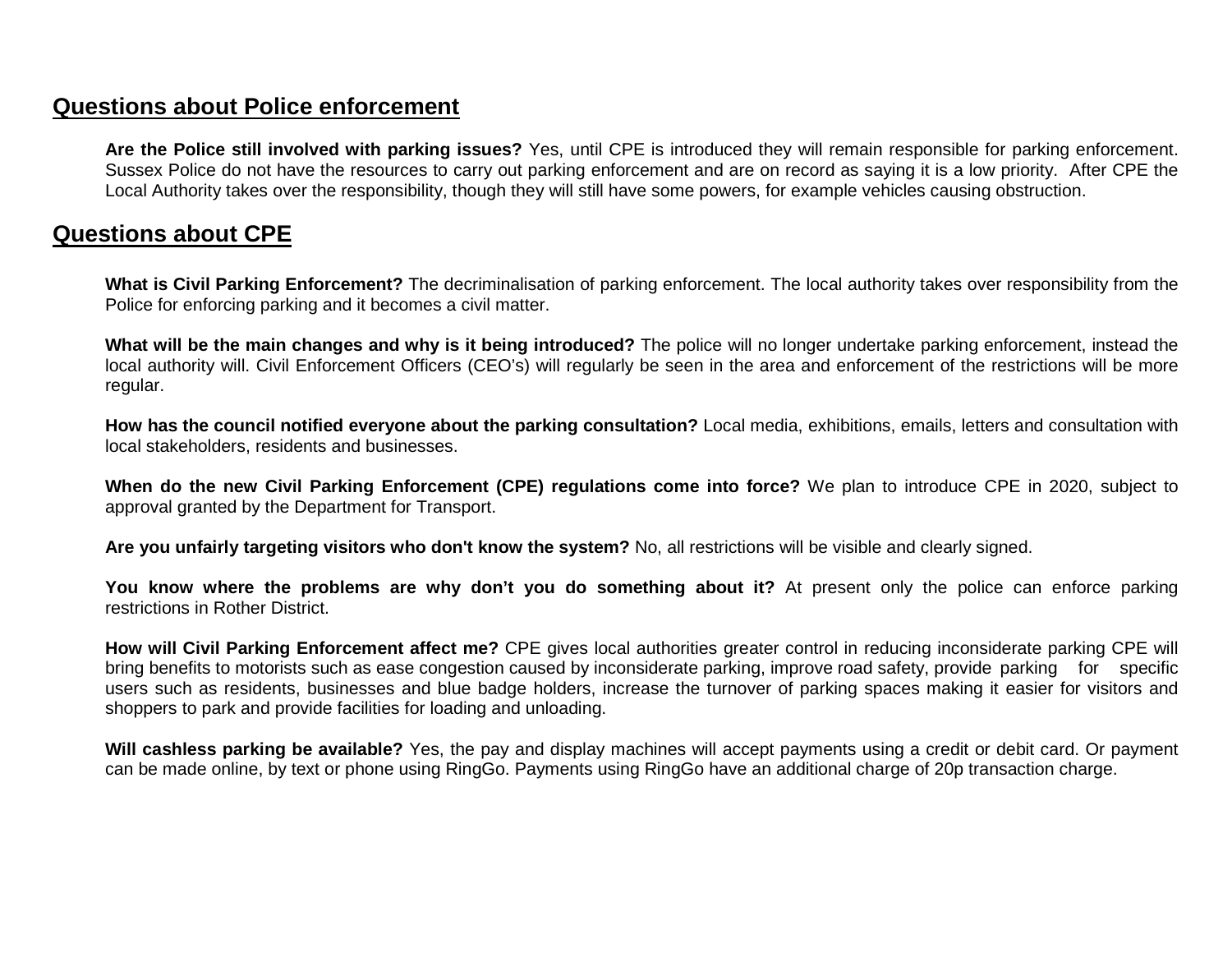## **Questions about the proposals**

**I don't agree with the proposed changes, what can I do?** Let us know through our informal consultation.

**How do I request further restrictions?** Contact us during the consultation. These requests shall be looked at during a future parking review which shall take place after the implementation of CPE.

**Where will pay and display machines be located?** Pay and display machines will be located as indicated on the plans.

**Will all objections be considered?** Yes all objections will be considered.

**I would like/need a disabled bay, how do I apply?** You can request an application form from our parking services team or complete the application form online. You will need to provide supporting evidence to support your application. There is no cost for the installation of a disabled bay.

**There is a disabled bay in my road which is no longer needed, will this be removed?** Let us know through our informal consultation. We will then undertake investigations to establish if the bay is required or not.

### **Questions about income**

**What happens to parking income?** CPE is self-financing. Any extra income after administration and enforcement costs is used to improve local transport. This includes parking improvements, traffic management, better public transport and facilities for pedestrians or cyclists.

**Is CPE designed to make money?** No, CPE is not designed to make money.

**What happens with the money that is received from parking fines?** The income is used to pay for administration, enforcement, maintenance and management of the scheme. Any additional income after that is used to improve local transport. This includes parking improvements, traffic management, better public transport and facilities for pedestrians or cyclists.

**Why do we have to pay to park?** Paying to park helps pay for the parking scheme. Without the income we would be unable to offer the enforcement.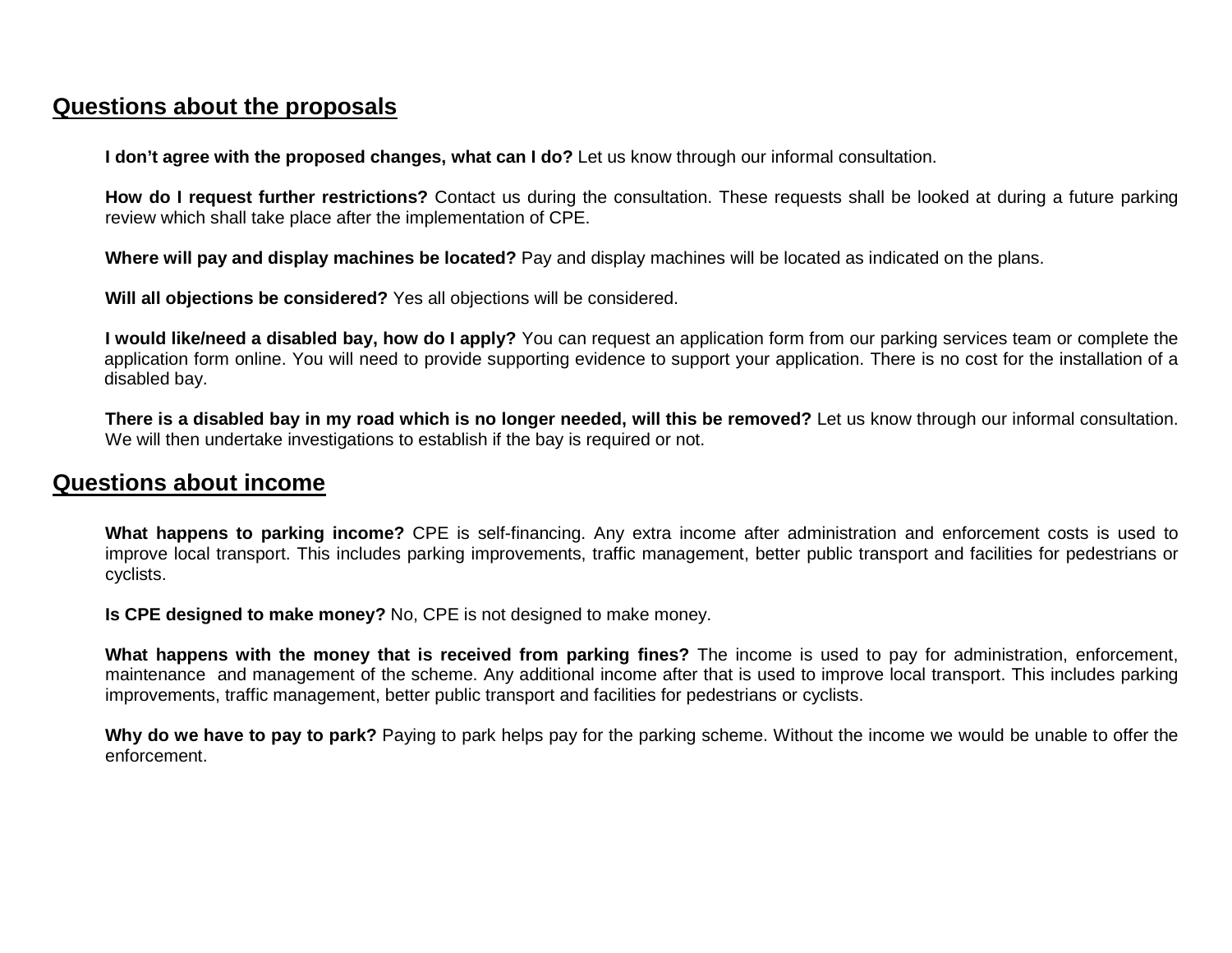## **Questions about Blue Badge holders**

**I am a blue badge holder, how do the changes affect me?** Blue badge holders will benefit from enforcement as disabled bays within the zones will be enforced to make sure that they are only being used by blue badge holders.

How do I apply for a disabled bay? Complete the application form on our website www.eastsussex.gov.uk/socialcare/transport/bays/

**I live outside of the proposed zones; will the disabled bay outside my home be enforced?** We are only able to enforce formalised disabled bays. If you want a disabled bay outside of the proposed zones to be formalised, please contact East Sussex Highways on 0345 6080193.

#### **I am disabled and I have a blue badge, where can I park and how much will I pay?**

In our CPE areas blue badge holders can park in designated Blue Badge parking bays up to the maximum stay permitted.

In shared use bays or pay and display bays without time limit or payment.

Park for up to 3 hours on a single or double yellow line with the clock set to show the time of arrival, and where loading restrictions are not in force.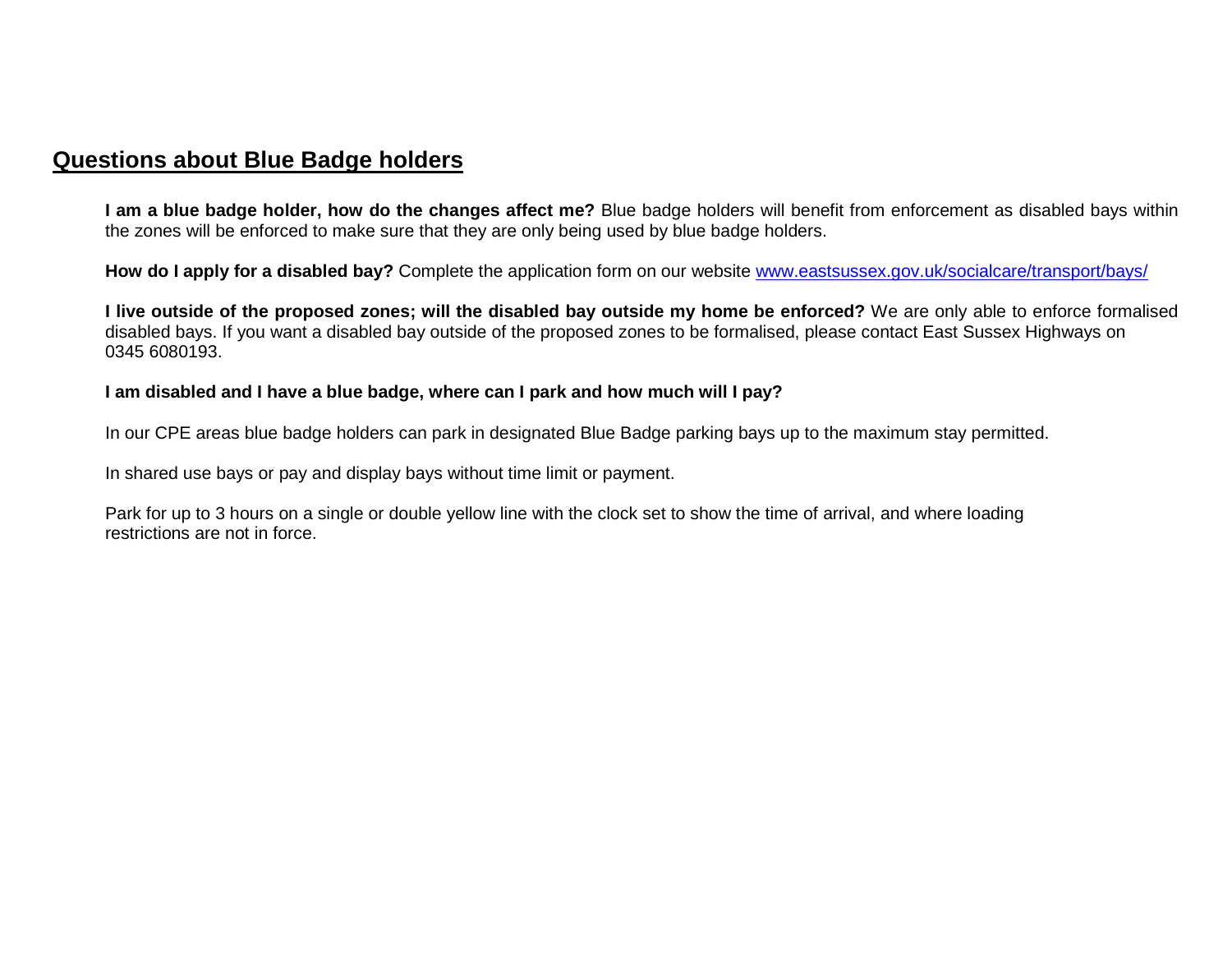# **Questions about enforcement**

**Who will be enforcing the restrictions?** East Sussex Council has appointed a contractor, NSL, to enforce the parking restrictions. Easily recognised by their blue uniforms, CEOs are employed by NSL to carry out parking enforcement.

**Does this enforcement include parking across dropped kerbs, for example driveways?** Yes.

**Can I park on a double yellow line if there are no signs?** No, double yellow lines do not need a sign to be enforced.

**Will I receive a PCN for parking on the pavement or verge?** If a restriction is in place your vehicle may be issued a PCN.

**What will you be able to enforce?** We will be able to enforce all parking restrictions on the public highway.

**How can a motorist be assured that a PCN has been issued fairly?** All CEOs have completed comprehensive training and passed an exam. New officers work alongside an experienced officer to ensure they have the necessary knowledge and skills before carrying out enforcement on their own. They are assessed regularly by supervisors or senior officers. This is to ensure that they are enforcing the parking restrictions correctly and are providing a high level of customer service. If a motorist feels that a PCN has been wrongly or unfairly issued, they can challenge it.

**How often will enforcement take place?** Enforcement will take place regularly dependant on the size of the operational area.

**You are replacing my white line (APM) with double yellow lines and I wish to keep my APM, would this be possible?** No. Double yellow lines are installed to address safety or access concerns. APMs are advisory and cannot be enforced.

**Who will enforce parking on double yellow lines when CEO's aren't working?** Outside the times of operation please contact Sussex Police or phone 101 to report a vehicle that is causing an obstruction. Please be aware that the Police can only take action if the vehicle is parked in a way that prevents another vehicle or a pedestrian from being able to pass.

**Who do I contact if my access is blocked?** Contact NSL, the enforcement contractor.